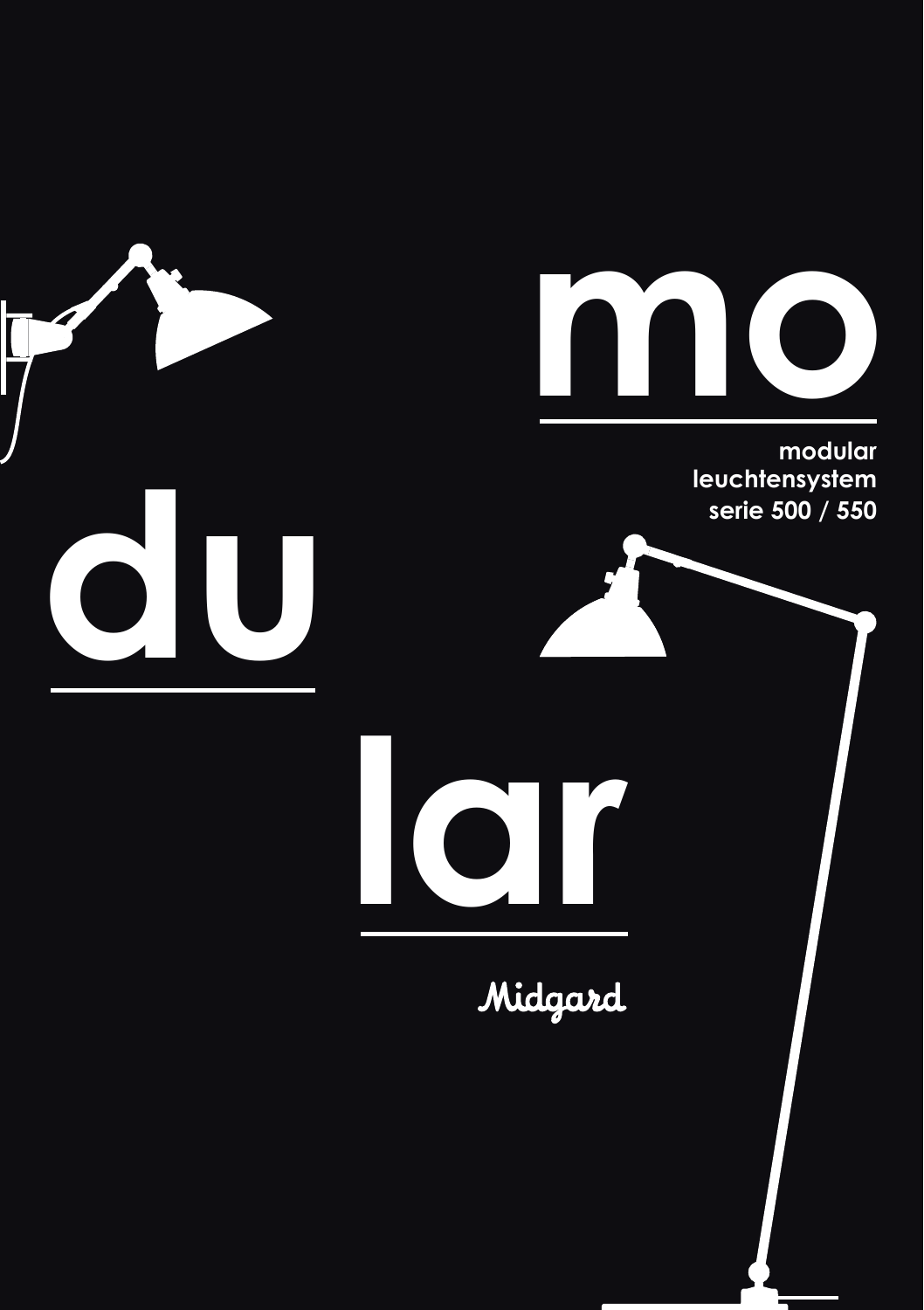**modular leuchtensystem serie 500 / 550** curt fischer, 1930s

**das design der modular leuchte ist die weiterentwicklung der bekannten modelle nr. 113 und nr. 114, mit denen unter anderem die metallwerkstätten des bauhaus ausgestattet wurden.**

**die midgard leuchten zeichnen sich – damals wie heute – durch extrem hohe funktionalität, handwerkliche perfektion und ideenreichtum aus. die modularen leuchten werden nach wie vor und ganz im sinne des erfinders modular und konfigurierbar gebaut: als tisch-, wand-, decken- oder stehleuchte. dabei sind verschiedene armlängen, schirmformen und farben nach belieben und eigenen bedürfnissen frei wählbar.**

**hergestellt werden die leuchten vollständig und inklusive aller einzelteile in deutschland unter anwendung der alten originalwerkzeuge und der ursprünglichen techniken. die endmontage findet in hamburg statt.**

the design of the modular lamp is based on the well-known no. 113 and no. 114 adjustable lamps, with which, among others, the metal workshop at the bauhaus was fitted.

as in the past, the midgard lamps are defined by superior functionality, superb workmanship and inventiveness. the midgard modular lamp is still being built in the spirit of its inventor as a modular and configurable design and comes as :a table, wall, ceiling or floor lamp. customers can choose between different arm lengths and various types of lamp shades and colours, according to individual requirements.

the lamps and all their parts are produced in germany, using the original tools and techniques. final assemblance is made in hamburg.

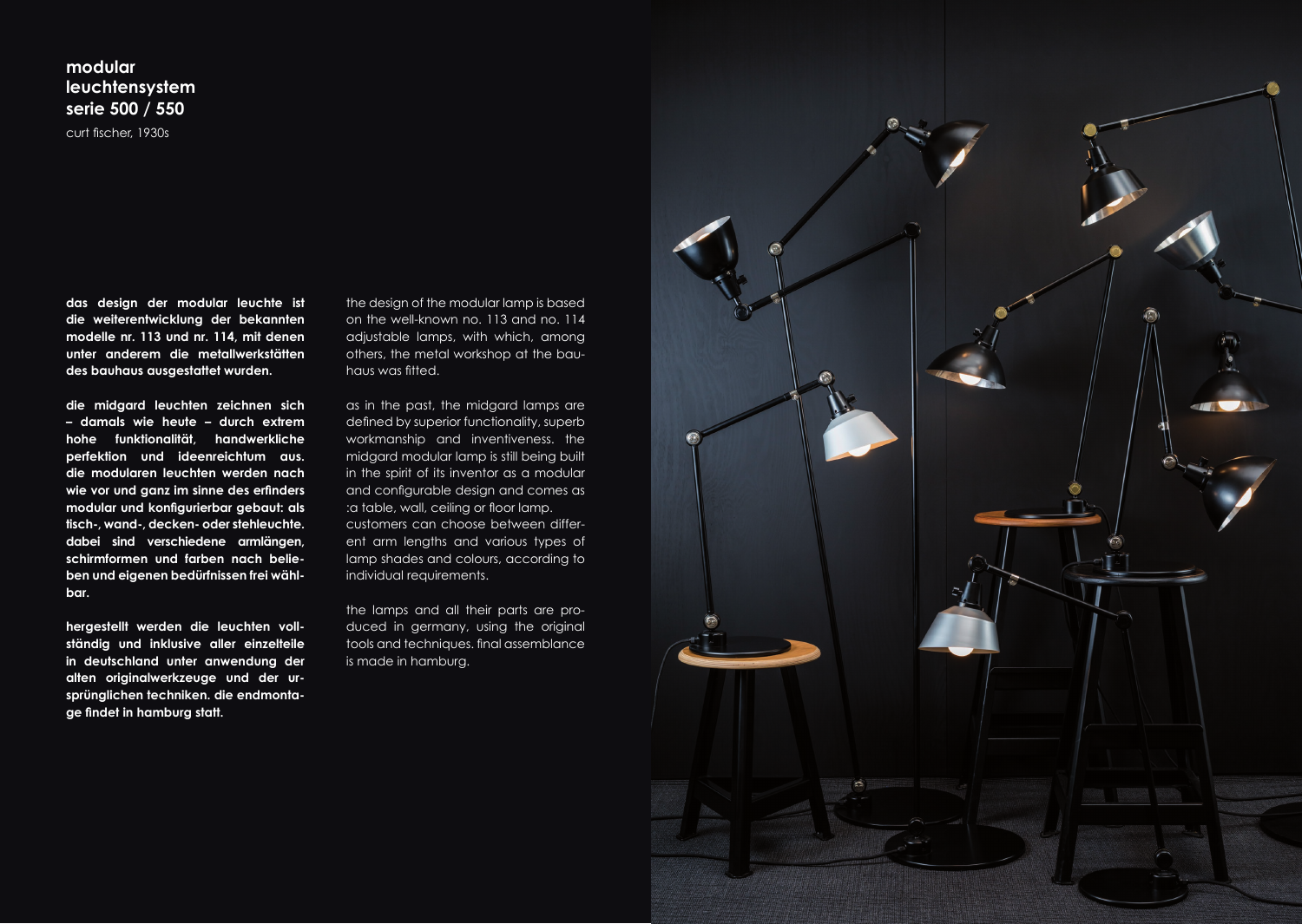Ø 350 mm

#### **01 leuchtentyp auswählen /** *choose lamp type*



**https://3d.midgard-licht.de/midgard.html**

#### **02 armlängen auswählen /** *choose arm length*



## **03 arm und halterung farben auswählen /** *choose arm and fixture colours*



glatt matt pulverbeschichtet / smooth matte powder-coated

## **04 gelenkfarbe auswählen /** *choose joint colours*



farbe wie arm und halterung / colour as arms and fixture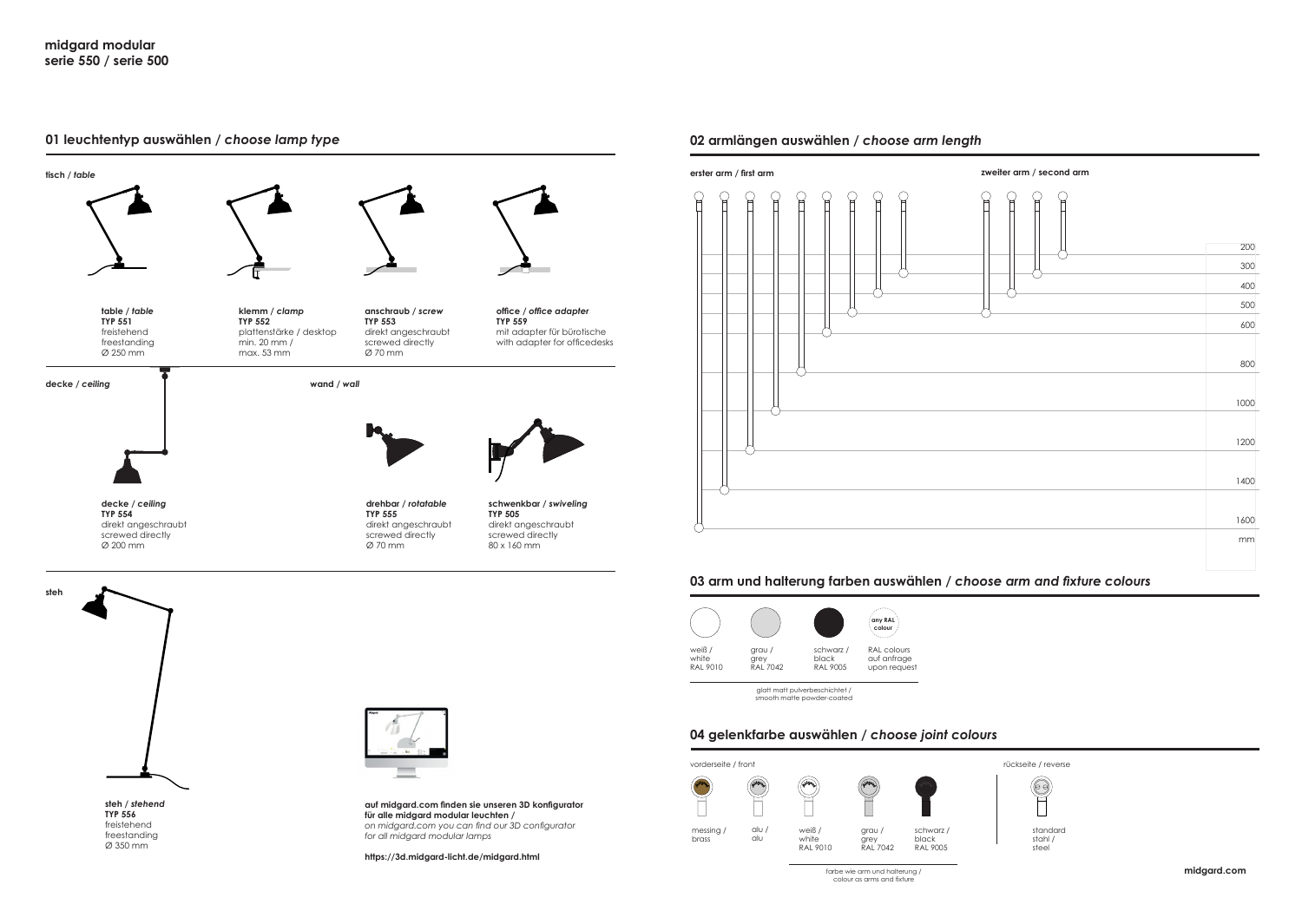### **05 leuchtenschirm auswählen /** *choose lampshade*





<u>in</u> 88 157



88

 $\frac{1}{45}$ 

**3308-1 drehbar / rotatable**

**3308 fest/ fixed**

**fest / fixed**

 $\overline{\phantom{0}}$ 73  $\overline{\phantom{a}}$ 52 213

**3309-1 drehbar / rotatable**

# **06 leuchtenschirm farbe auswählen /** *choose lampshade colour*



außenseitig glatt matt pulverbeschichtet / exterior shade surface smooth matte powder-coated





schwarz / black RAL 9005 auf anfrage / upon request

**any RAL colour**